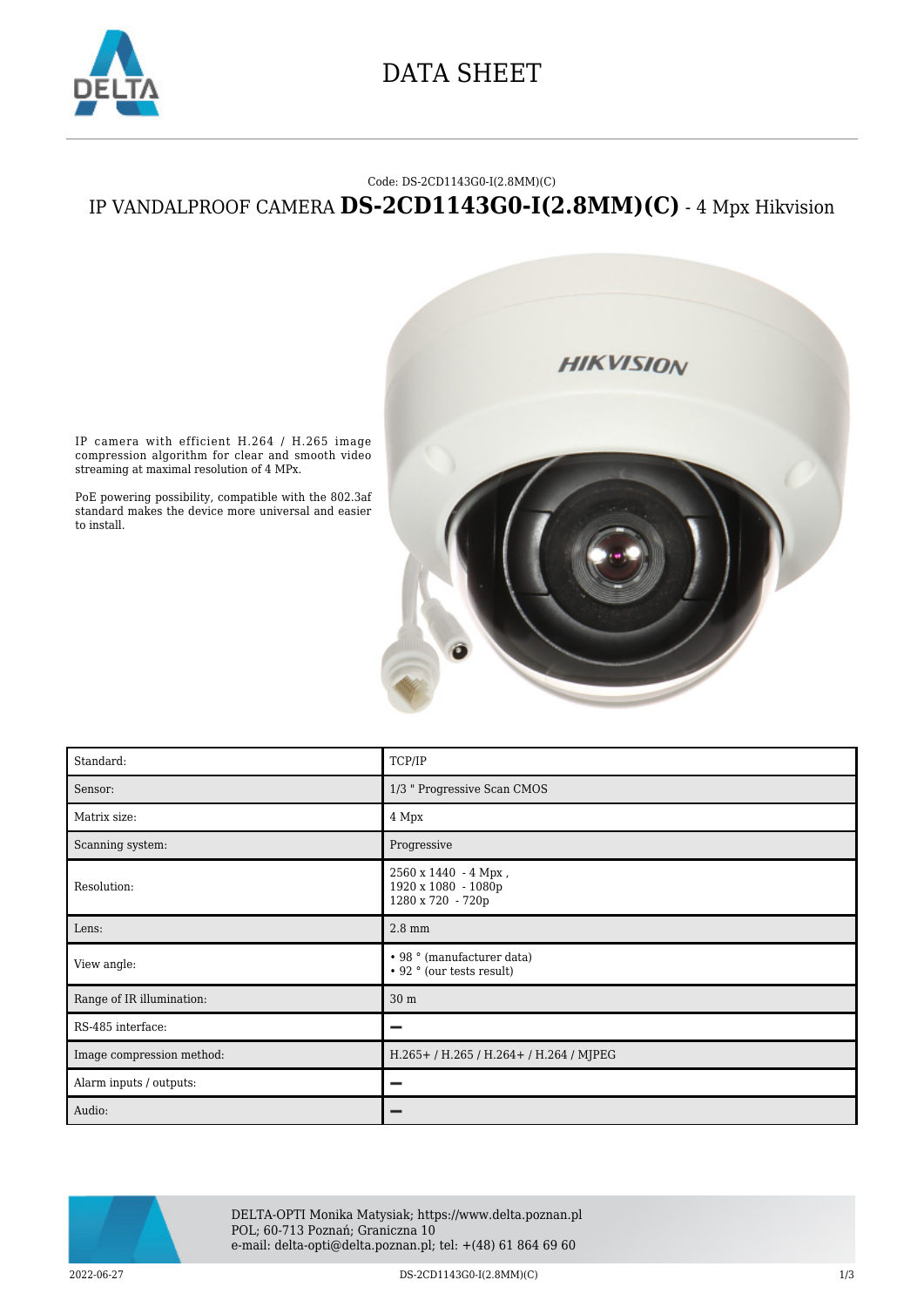

# DATA SHEET

| Memory card slot:              |                                                                                                                                                                                                                                                                                                                                           |
|--------------------------------|-------------------------------------------------------------------------------------------------------------------------------------------------------------------------------------------------------------------------------------------------------------------------------------------------------------------------------------------|
| Main stream frame rate:        | 20 fps @ 3.7 Mpx<br>25 fps @ 1080p                                                                                                                                                                                                                                                                                                        |
| Network interface:             | 10/100 Base-T (RJ-45)                                                                                                                                                                                                                                                                                                                     |
| Network protocols:             | TCP/IP, ICMP, HTTP, HTTPS, FTP, DHCP, DNS, DDNS, RTP, RTSP, RTCP, PPPoE,<br>NTP, UPnP, SMTP, SNMP, IGMP, IEEE 802.1x, QoS, IPv4/IPv6, Bonjour, UDP, SSL /<br><b>TLS</b>                                                                                                                                                                   |
| <b>WEB</b> Server:             | Built-in                                                                                                                                                                                                                                                                                                                                  |
| Max, number of on-line users:  | 6                                                                                                                                                                                                                                                                                                                                         |
| ONVIF:                         | 18.12                                                                                                                                                                                                                                                                                                                                     |
| Mobile phones support:         | Port no.: 8000 or access by a cloud (P2P)<br>• Android: Free application Hik-Connect<br>• iOS: Free application Hik-Connect                                                                                                                                                                                                               |
| Default admin user / password: | $admin / -$<br>The administrator password should be set at the first start                                                                                                                                                                                                                                                                |
| Default IP address:            | 192.168.1.64                                                                                                                                                                                                                                                                                                                              |
| Web browser access ports:      | 80                                                                                                                                                                                                                                                                                                                                        |
| PC client access ports:        | Port no.: 8000 or access by a cloud (P2P) - iVMS-4200 application                                                                                                                                                                                                                                                                         |
| Mobile client access ports:    | 8000                                                                                                                                                                                                                                                                                                                                      |
| Port ONVIF:                    | 80                                                                                                                                                                                                                                                                                                                                        |
| <b>RTSP URL:</b>               | • Main stream: rtsp://user:password@192.168.1.64:554/Streaming/Channels/101/ -<br>with authorization<br>$\bullet$ Sub stream : rtsp://user:password@192.168.1.64:554/Streaming/Channels/102/ -<br>with authorization                                                                                                                      |
| Main features:                 | • WDR - 120 dB - Wide Dynamic Range<br>• 3D-DNR - Digital Noise Reduction<br>• ROI - improve the quality of selected parts of image<br>• BLC - Back Light Compensation<br>• Possibility to change the resolution, quality and bit rate<br>• Configurable Privacy Zones<br>• Mirror - Mirror image<br>• Sharpness - sharper image outlines |
| Power supply:                  | • PoE (802.3af),<br>• 12 V DC / 420 mA                                                                                                                                                                                                                                                                                                    |
| Power consumption:             | $\leq$ 5 W @ 12 V DC<br>$\leq 6.5$ W @ PoE (802.3af)                                                                                                                                                                                                                                                                                      |
| Housing:                       | Dome, Metal                                                                                                                                                                                                                                                                                                                               |
| Color:                         | White                                                                                                                                                                                                                                                                                                                                     |
| "Index of Protection":         | IP <sub>67</sub>                                                                                                                                                                                                                                                                                                                          |
| Vandal-proof:                  | <b>IK10</b>                                                                                                                                                                                                                                                                                                                               |
| Operation temp:                | $-30$ °C $\ldots$ 60 °C                                                                                                                                                                                                                                                                                                                   |
| Weight:                        | $0.57$ kg                                                                                                                                                                                                                                                                                                                                 |
| Dimensions:                    | Ø 111 x 82 mm                                                                                                                                                                                                                                                                                                                             |